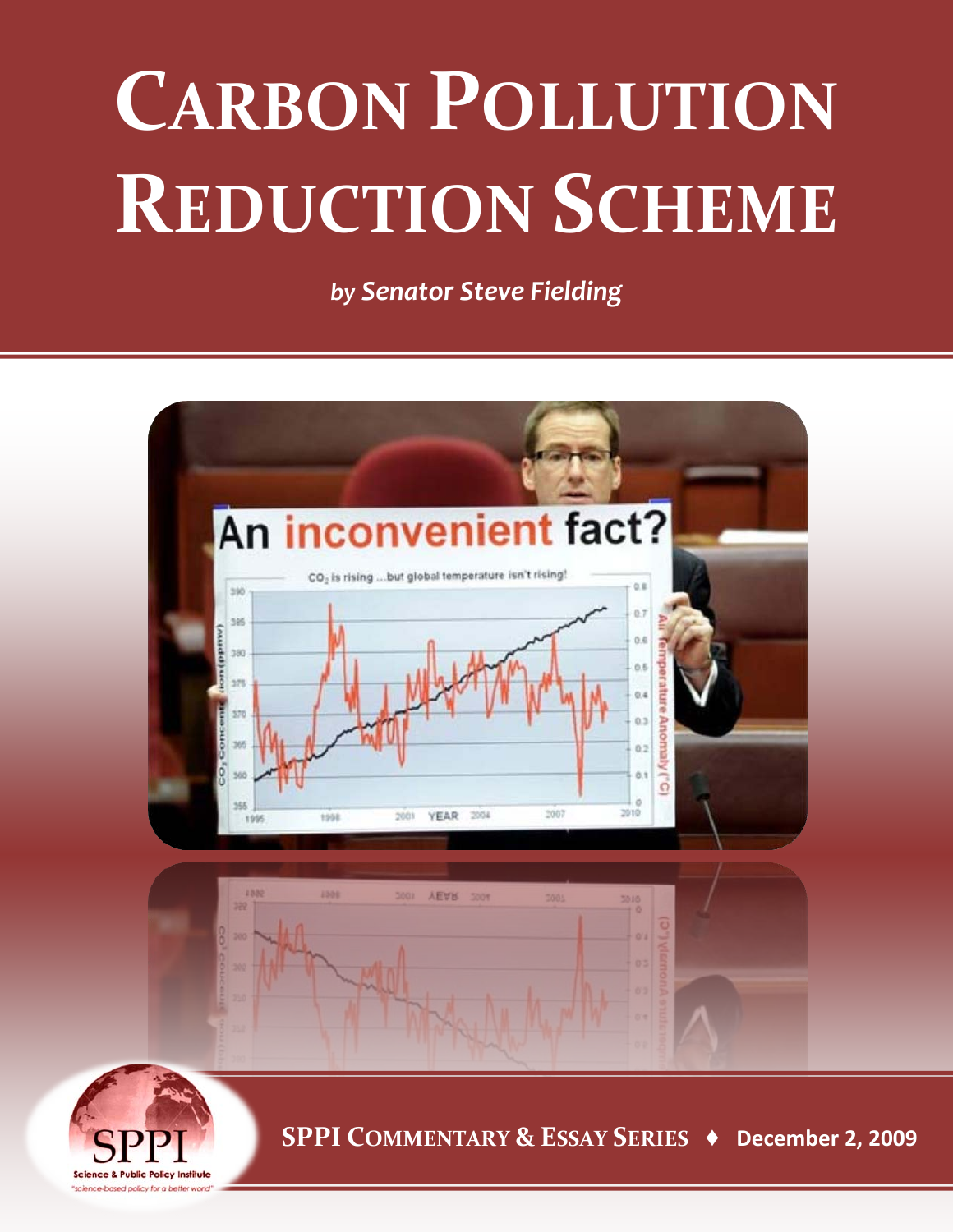## **CARBON POLLUTION REDUCTION SCHEME**

*by Senator Steve Fielding* **|** November 25, 2009

Here we are today debating the Carbon Pollution Reduction Scheme legislation, which is one of the biggest pieces of legislation ever to come before the parliament, and the Rudd government wants to ram it through the Senate. The CPRS is a multibillion dollar tax that will affect every single Australian. Just a few hours ago the Rudd government put forward changes to its flawed Carbon Pollution Reduction Scheme, and now it wants the Senate to agree to them without proper scrutiny and debate. This is irresponsible and reckless behaviour and, to me, it is an attack on what a democracy is all about. The Senate should not be voting on the Carbon Pollution Reduction Scheme until at least after Copenhagen and until after we know what the rest of the world is going to commit to.

It is economically reckless to commit Australia to a carbon pollution reduction scheme before the rest of the world commits to similar schemes themselves or one with at least the same targets. Why is the scheme economically reckless? Here are some important facts the Rudd government does not want Australian families to hear:

- 1. The cost of doing business in Australia will go up under the government's Carbon Pollution Reduction Scheme;
- 2. The competitive position of Australia will plummet, as other countries have less stringent targets or no scheme at all;
- 3. One of Australia's biggest competitive advantages, low-cost electricity, will be lost; and
- 4. Australian families will pay more for their groceries and see their power bills soar.

And what does Australia gain for increasing the cost of doing business in Australia and wrecking Australia's competitive position? In fact: nothing. And what does the environment gain from increasing the cost of doing business in Australia and wrecking Australia's competitive position? Again, nothing. The rest of the world emits more than 98 per cent of the total global carbon dioxide emissions. So, if you believe the Rudd government, and that carbon dioxide is the problem, then clearly there will be no environmental benefit unless the rest of the world also agrees to at least the same targets as Australia. This is one fact that everyone can agree on. Clearly, it is economically reckless to commit to an ETS prior to a global agreement at Copenhagen. For any political party to agree to commit Australia to a Carbon Pollution Reduction Scheme before any global agreement is economically reckless. My real concern is that families and small business will end up footing the bill for this multibillion dollar carbon tax, with no benefit to Australia or to the environment.

I say to the Prime Minister: first you told us the CPRS you put forward was perfect, then you released another version, with amendments, and told us it was perfect too. Which is it, Mr. Rudd? Which one is the best? Or are they both bad, and have been decorated to suit your political agenda? But, even worse, the coalition lost any economic credibility they ever had.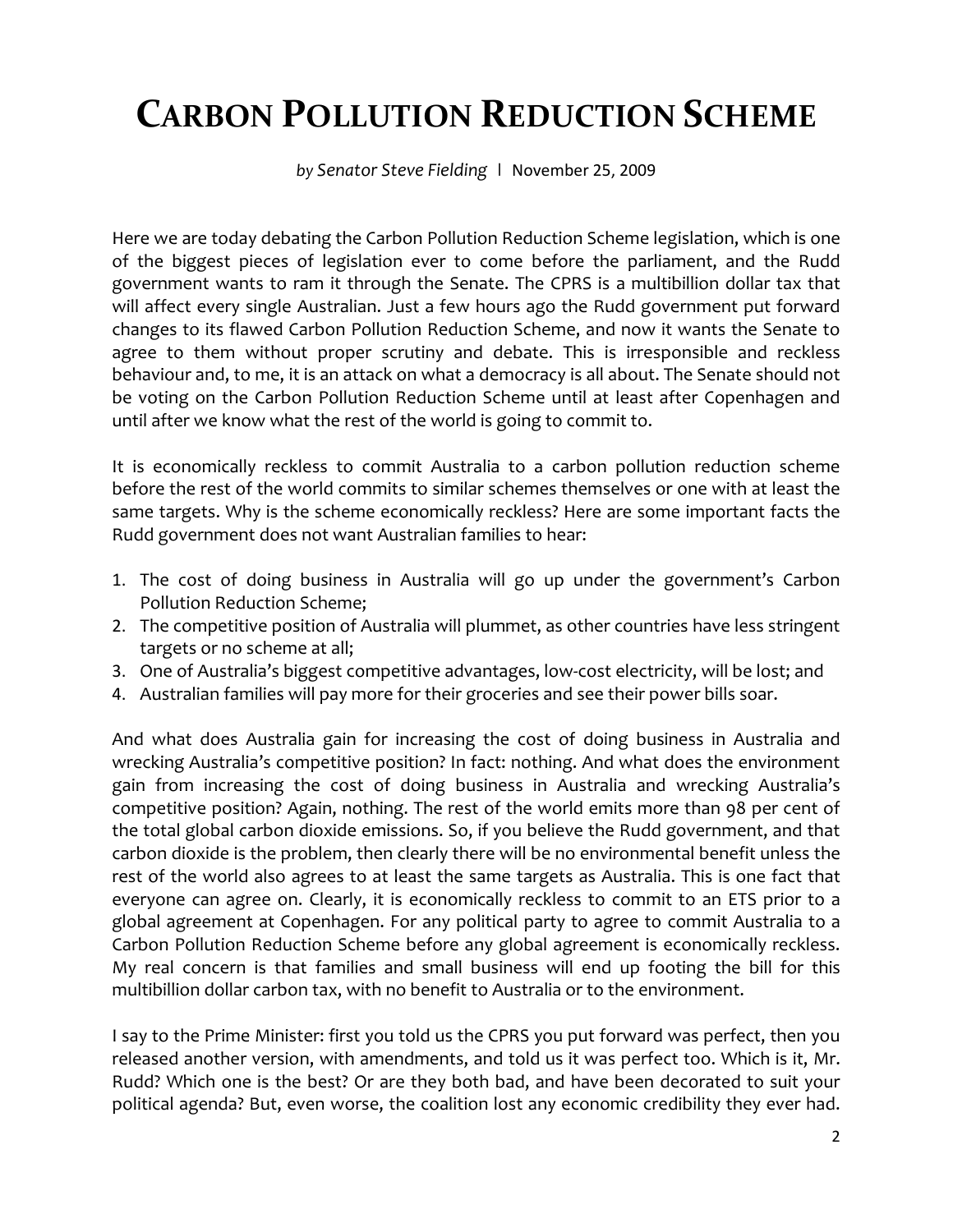No wonder Mr. Costello got out when he did. Mr. Costello knew the coalition were a rabble, and this is proof. Today the coalition sold out Australian families and sold out businesses. But I think the Nationals are even worse than that. The Nationals sold out the bush when they sold Telstra. The Nationals sold out the bush when they agreed to allow the coalition to negotiate with the Rudd government on a CPRS before Copenhagen. They allowed that to happen. All regional and rural areas know the Nationals cannot really be trusted in looking after the bush after these two issues. From bakers, to butchers, to farmers they will be worse off under this CPRS. And the Nationals will allow the coalition to negotiate with the Rudd government. Why did the Nationals stand by and go silent on the fact that the coalition were in negotiations to agree to an ETS prior to Copenhagen? If the Nationals had any backbone they would resign from the coalition today. The CPRS is the biggest betrayal of the bush, the biggest betrayal of rural and regional Australia and the biggest betrayal of small business. The coalition today have lost any economic credibility, but the Nationals have lost the respect that they held within rural and regional communities. How can any National MP remain in the coalition given that the coalition has committed to a Carbon Pollution Reduction Scheme? You stand with the bush; at the same time you stay in partnership with a party that has sold out the bush and small business. The Nationals are frauds if they stay in the coalition. The Carbon Pollution Reduction Scheme is the biggest betrayal of the bush and rural and regional communities.

Turning to my home state of Victoria, the CPRS will be devastating to the state of Victoria. Under a CPRS thousands of jobs in Victoria will be lost. Under a CPRS the electricity prices will escalate for families and small businesses. Under a CPRS the coal mining region of the Latrobe Valley will be devastated. Under a CPRS dairy and cattle farmers will be facing skyrocketing electricity prices to produce their milk and beef, adding to the overheads that are currently eating into their profits. Will the Rudd government's new amendments stop Victoria being threatened by the CPRS? I doubt it. But we sure as all hell need more than a few short hours or a few days to determine the real impact on Victoria and Australia. Giving the Senate just a few short hours to have a look at these amendments is irresponsible and is not in the national interest. The Australian public expect a lot more from their elected representatives, rather than just a brief look at the biggest tax this country has ever seen. This is making policy on the run and it will be Australian families and small businesses that will end up paying the price. This is turning the Senate into a rubber stamp, with families and small businesses footing the bill for the CPRS.

All that I am asking for is nothing more than basic due diligence. Whether we like it or not, due diligence takes time. Most people who are going to buy a house will first do some simple checks to make sure that everything is okay. That is due diligence. So how much more due diligence should be undertaken with the CPRS, which is a multibillion dollar tax? Surely Australia should spend a couple more months performing proper due diligence on the amended CPRS, not just a few hours. What is the rush? Two months delay is not going to cause any environmental problems. The Rudd government delayed this whole thing in the first place.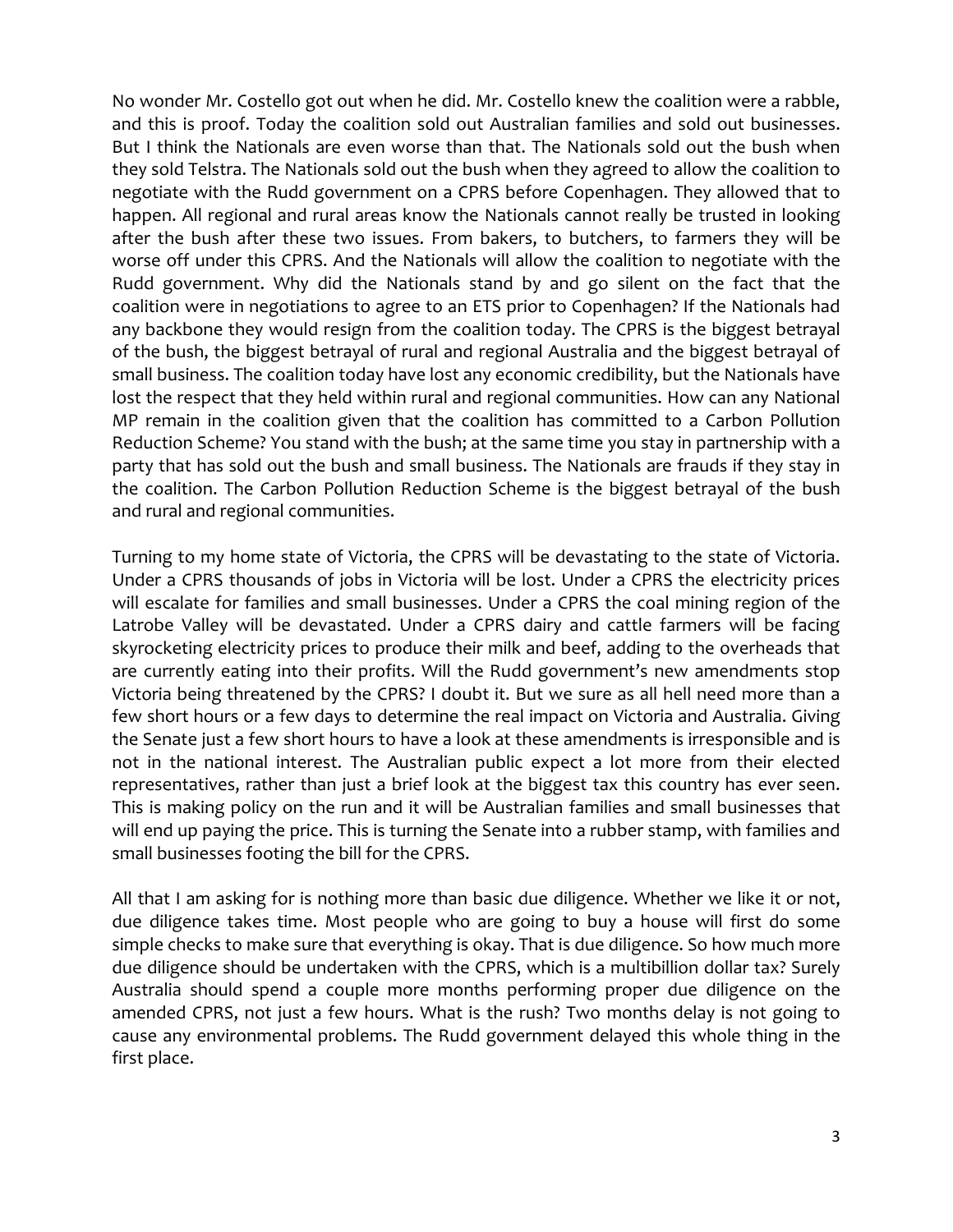Australians should think very hard about what the Rudd government is saying and doing except they are not being given the chance. Let us say you have a salesman telling you that you have negotiated a good deal, but you have some serious concerns. What is the next step of the salesman? Does the salesman do the right thing and give you all the time you need to make the right decision or not? We all know a shady salesman would give you no time and put unrealistic deadlines on the deal. Well, guess what? The Rudd government is acting like a shady salesman, putting unrealistic demand times on the CPRS deal. There is no real policy imperative to sign the CPRS deal prior to Copenhagen, other than for Mr. Rudd to look good. It is politics that is driving the Rudd government to act like a shady salesman—not the national interest, as the Prime Minister tries to spin. Rather than ramming the Carbon Pollution Reduction Scheme bills through the Senate this week, why don't we allow other experts, and the general public, to have a look at the CPRS deal and come back in February and conclude the CPRS debate?

Now I want to turn to the science. Earlier this year, like most Australians at the time, I simply accepted without question that increasing carbon dioxide emissions was the major driver of climate change. I believed the media when they told me repeatedly that human-caused carbon dioxide emissions were to blame for the changing temperatures on this planet. In fact, I listened to radical environmentalist groups when they protested about the damage we were causing to this earth and to our future generations. I remember the enthusiasm surrounding former US Vice-President Al Gore's movie An Inconvenient Truth. All of a sudden climate change hit centre stage, and carbon dioxide was the main actor. Carbon dioxide was the new villain which needed to be caught and punished.

Throughout the whole debate one thing was missing, and that was genuine debate on whether the science behind climate change being a result of human activity was even correct. I am not saying that no-one ever questioned whether climate change was caused by something other than carbon dioxide emissions, but many experts have called for a proper debate on the issue because of serious questions in the science that climate change alarmists have relied on. Until now, the scientists who believe that carbon dioxide emissions are not the major driver of climate change have been labelled 'sceptics' and dismissed out of hand without real debate. To question the science has meant public ridicule. It has carried a stigma and had you labelled as a sceptic. That is not the way to conduct a debate. Scientists who question the science behind climate change have been maligned in the media as fearmongers and as being backwards. Their views have been treated with contempt. Anyone who dares to so much as even question human induced climate change is shouted down and discredited. Free and fair debate, the very thing which we as a democracy thrive on, has been stifled on the climate change issue.

So when it was raised with me that carbon dioxide emissions have skyrocketed since 1995 but global temperatures have remained relatively steady I was left dumbfounded. How could I as a federal senator, or anyone, vote for something that will carry such a high price for all Australians and have such significant consequences without being able to answer a simple question— if carbon dioxide is a problem, why have global temperatures not been going up as predicted by the IPCC in recent years? I went out and spoke to a cross-section of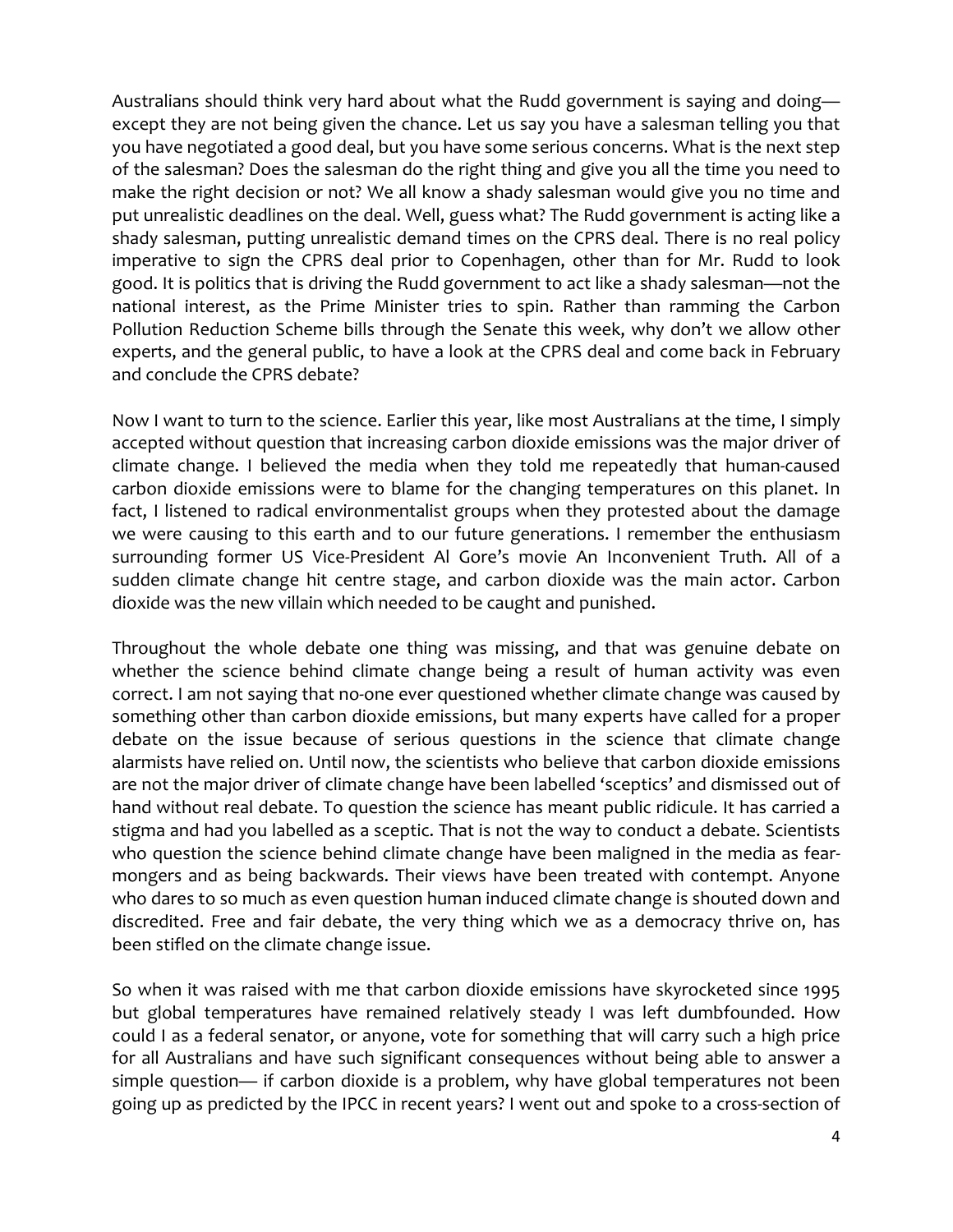scientists and quickly began to understand that the science on this issue is by no means conclusive. I went on a self-funded trip to Washington to investigate further the science and facts behind climate change, and I listened to both sides of the debate. I heard views which challenged the Rudd government's set of so-called 'facts'—views which could not be dismissed as mere conspiracy theories but were derived using proper scientific analysis. I went on a journey to discover the truth about climate change. It is a journey that other Australians have now also gone on, perhaps not in a physical sense but certainly in an intellectual sense.

During my trip to the US I met not only with scientists who were questioning the science but also with climate change experts on the other side of the spectrum. This included members of President Obama's administration who are driving the US's climate change policies. As an engineer, I have been trained to listen to both sides of the debate on the science in order to make an informed decision, in this case about climate change. Any scientist worth their salt will tell you that in order to form a conclusive view about any topic you need to properly explore all available possibilities. All of this is nothing more than due diligence.

When I came back to Australia I had a meeting with the Minister for Climate Change and Water, Senator Wong; the Chief Scientist; and Professor Will Steffen. I put to them three questions about climate change that I believed needed to be answered in order to establish that climate change is a direct result of human-made carbon dioxide emissions. They are three questions that every senator needs to be able to answer. They were not designed to trick anyone; they were simple questions which went to the heart of the climate change debate. My three questions, along with the minister's response, are on my website at www.stevefielding.com.au, for all of you to evaluate for yourselves.

One of the questions is key to the whole debate on the science. It was based around a global temperature chart that was incorporated into Hansard back in August this year. This is the chart that was incorporated into Hansard, quite clearly showing—

The ACTING DEPUTY PRESIDENT (Senator Trood)—Senator Fielding, I think you know the rules about the use of props.

Senator FIELDING—It is in Hansard. That is a chart that the Australian public want to see. It is a chart that clearly the Rudd government does not want people to see. It shows that carbon dioxide emissions have skyrocketed, yet global temperatures have not increased the way the IPCC predicted. To help people with the chart, imagine the black line is CPI and the red line is your salary. You are going backwards. Quite clearly you would be very unhappy if that was your salary. The government wants to make you believe that the science is conclusive. I think we still need to have this chart further debated. It is based on 15 years of records. The global temperature chart may be an inconvenient fact to those that refuse to have an open mind on climate change, but to many Australians this global temperature chart is helpful and it allows them to engage in a technical debate. For those people watching who find charts hard to understand, as I said, think of the red line as if it was your salary and the black line as if it was CPI.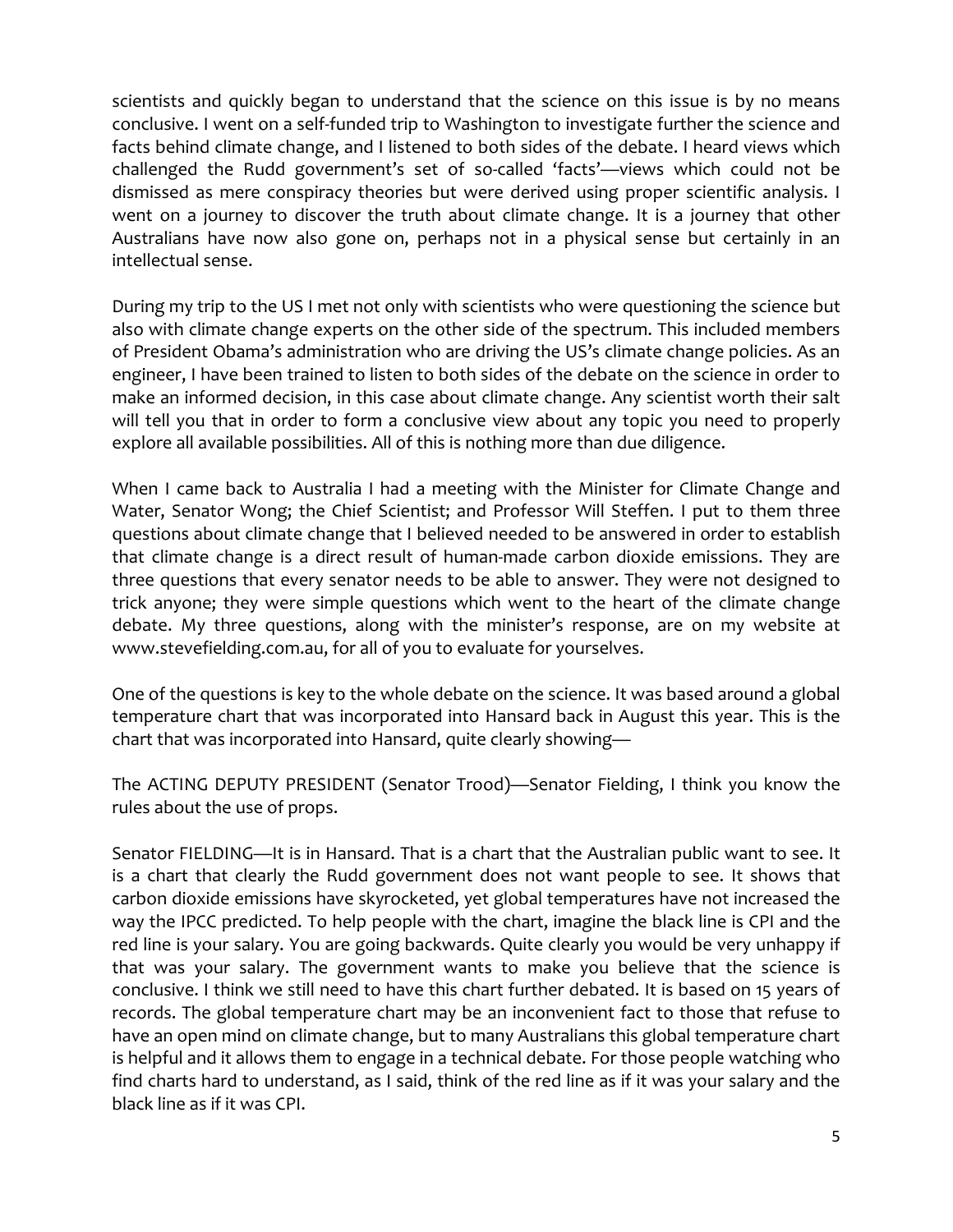Even if you put aside the science, the Rudd government does not seem to acknowledge that its CPRS is a multibillion-dollar carbon tax. It is economically reckless to agree to any CPRS before the Copenhagen climate change conference, where the rest of the world will make up its mind on how to deal with climate change. There are some estimates that the government's carbon reduction tax would be the equivalent of raising the GST by 2½ per cent. But wait—it gets worse. Not only will we be paying more tax; there will be more people without jobs. Frontier Economics predicts 68,000 Australians will not be employed in rural and regional Australia if the government's plan goes through.

Who knows what the proposed amendments will do? According to the government's own numbers this new tax amounts to more than \$12 billion per year for industry. This is a cost which will be passed on to ordinary Australians. It was reported in the Business Spectator recently that the current legislation would have an \$8 billion adverse impact on four Latrobe Valley power generators which is offset by \$2 billion in current credits— a net enterprise value reduction of \$6 billion. State governments too will face a massive hole in their budgets as a result of the scheme and will be \$5.5 billion worse off by 2020. That means less money for schools, less money for hospitals and less money for the social services which so many Australians rely on.

Australian families will also be hard hit under the Rudd government's proposal. Electricity prices are still forecast—as I heard this morning in Victoria—to double in Victoria. What will that do to households and small businesses in Victoria? Council rates will also be affected and will go up under the current plan. The Rudd government's ETS has the potential to cripple our economy and send families with their backs already against the wall tipping over the edge. It is the sheer arrogance of the Rudd government that is driving this debate at the moment; it is not sensible public policy.

The Rudd government is playing politics with the lives of millions of Australians by voting again on this issue now and trying maybe to force an early election. Someone needs to tell the Prime Minister that there are no prizes for going first on implementing an emissions trading scheme—only losers! We are not playing a game here. We are talking about a multibillion-dollar tax that will impact on real people's lives and jobs. There is a lot more at stake than the government seems to realise.

Is the government aware that only a couple of weeks ago the US senate ruled out passing its own emissions trading scheme legislation before Copenhagen and ordered a five-week pause to review the costs of the legislation to the American economy? It is not one day, not two days and not a week; they are asking for a five week pause. This is why we should come back in February. The world's biggest economy has voted to put its carbon tax legislation on ice and yet, incredibly, we are still being fed the line that we need to deal with this issue urgently. This whole CPRS bill is a disgrace and the Senate needs to do the only honourable thing and at least delay the vote till next year. Anything else would put Australian families, small businesses, rural and regional communities and our economy at risk, and that is reckless.